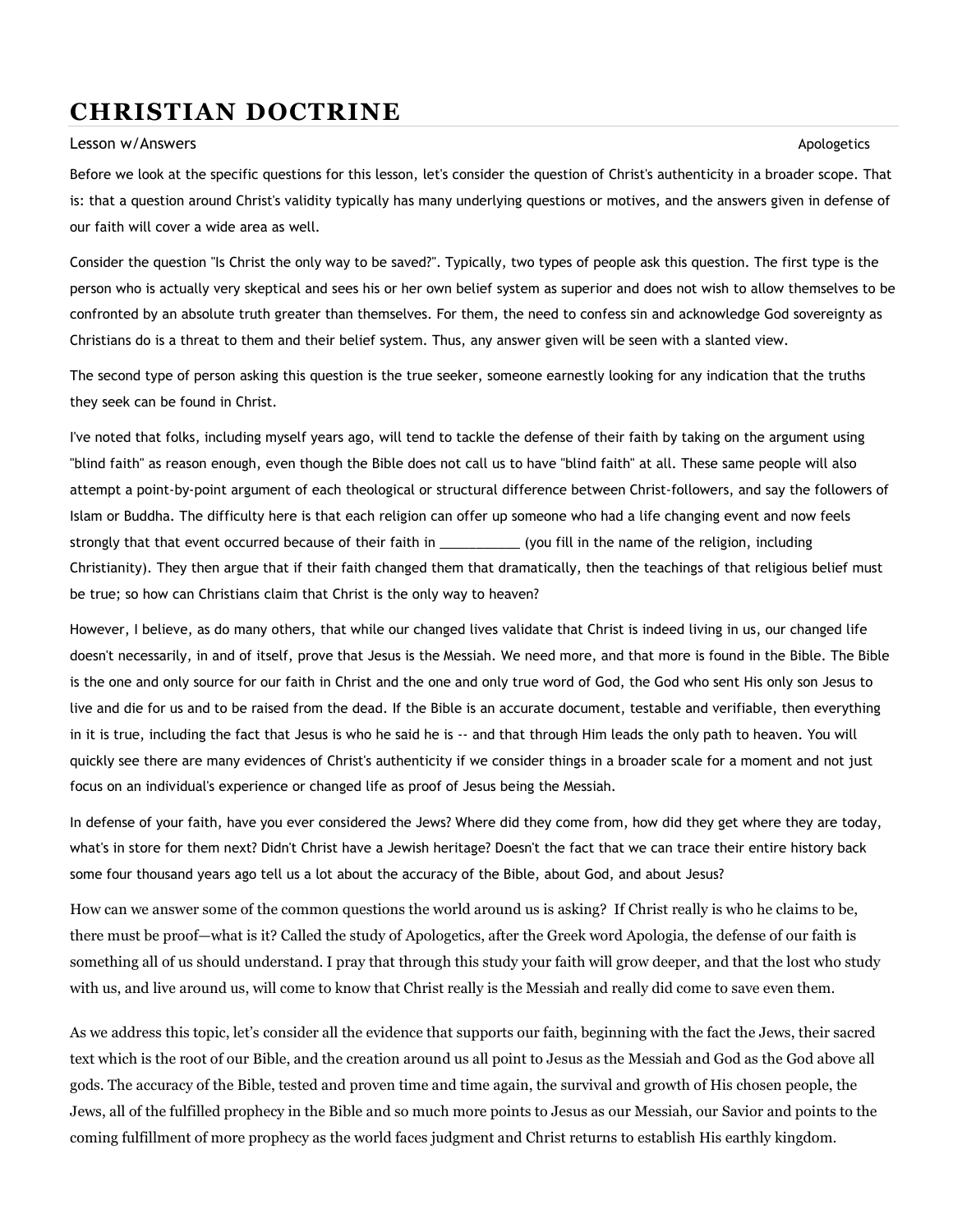## For help in answering the questions below, read the following verses:

- John 4:25-26
- John 10:30
- John 14:6
- John 19:28-20:30
- John 20:29-31
- John 21:24-25
- Matthew 16:15-17
- Matthew 26:62-64
- Luke 24:6-8
- 1 Corinthians 15:1-8
- 1 John 1:1-3
- Acts 1:1-3

## See if you can respond to the following:

- 1. How can Christians say that their way to eternal happiness is the "only" way?
	- a. ANSWER: John 10:30 and John 14:6, because Christ told us this is so. There is no other way to God or heaven but through Jesus period, none, no other way but one, Jesus.
- 2. How do I know Christ even existed to begin with, he could be just a story made up to fit someone or some group's agenda?
	- a. ANSWER: No one denies the Jesus existed. Numerous people witnessed his birth, his life, his death on the cross, and his resurrection. Many may argue that Jesus didn't actually die on the cross or that Jesus is not actually the Messiah, but the fact that Jesus is a real person has never been in question. It's the exclusive claims of Jesus that make Him and his followers controversial. Jesus tells us the world hated him and that they will hate those who follow him, including us; but that does not make the truth any less the truth. Jesus lived, died, and rose again so that we could be saved and spend eternity with Him.
- 3. Why wouldn't it be more "reasonable" to assume that the "god, or gods" that other religions and cults worship is actually the same god Christians worship, just with a different name?
	- a. ANSWER: The lie that all world religions and religious writings are just different ways that the same God speaks to many peoples has been around for ages. The difficulty with that view point is that what these religions believe about God and what their sacred writings teach about God all contradict each other. For example,
		- i. Buddhism says there's no God and everyone can be "godlike" on their own.
		- ii. Islam says Christ was just another prophet and he is not the only way to God.
		- iii. Christianity says that there is a personal God and that Christ is the only way to Him, John 14:6. If all three were different paths to the same place, how can they then also contradict each other?
- 4. How can you say the Bible is the only source of truth about God? Isn't it simply the way he communicated with Christians while he communicated with Mohammed through the Koran and Joseph Smith through the Angel with the golden tablets?
	- a. ANSWER: No -- the difference between the single experiences of individuals that no one ever witnessed versus the writings of these people is that none of them are verifiable, testable, documentable, or repeatable; and none of them were witnessed by others. The Bible as God's Holy Word is all those things. The truths of it can be verified; the prophesy of it can be documented and attested regarding its validity. The accuracy of the Bible can be measured. Prophesy for example attests to its validity. The Koran for example and other religious writings do not use prophecy or make statements that can be independently tested or verified - but the Bible does.